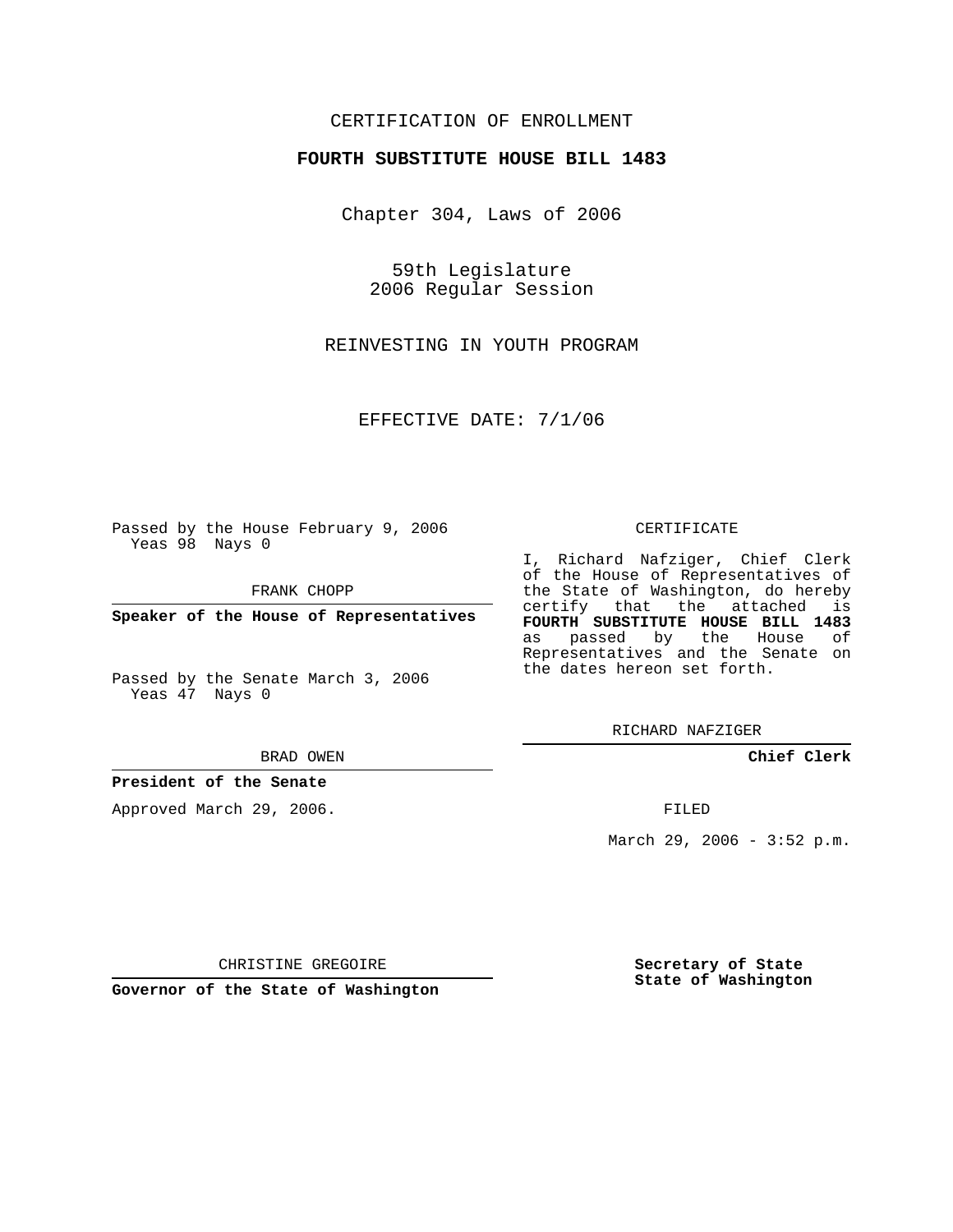# **FOURTH SUBSTITUTE HOUSE BILL 1483** \_\_\_\_\_\_\_\_\_\_\_\_\_\_\_\_\_\_\_\_\_\_\_\_\_\_\_\_\_\_\_\_\_\_\_\_\_\_\_\_\_\_\_\_\_

\_\_\_\_\_\_\_\_\_\_\_\_\_\_\_\_\_\_\_\_\_\_\_\_\_\_\_\_\_\_\_\_\_\_\_\_\_\_\_\_\_\_\_\_\_

Passed Legislature - 2006 Regular Session

## **State of Washington 59th Legislature 2006 Regular Session**

**By** House Committee on Appropriations (originally sponsored by Representatives Dickerson, McDonald, Moeller, Darneille, Jarrett, Simpson, Morrell, Sommers, Kenney, McDermott, Kagi, Chase and Clibborn)

READ FIRST TIME 02/03/06.

 AN ACT Relating to investments in cost-effective intervention programs for juvenile justice-involved youth; adding new sections to chapter 13.40 RCW; adding a new section to chapter 43.135 RCW; creating new sections; and providing an effective date.

BE IT ENACTED BY THE LEGISLATURE OF THE STATE OF WASHINGTON:

 NEW SECTION. **Sec. 1.** The legislature finds that there are youth and family-focused intervention services that have been proven through rigorous evaluation in the state of Washington and elsewhere to significantly reduce violence and crime while saving more public safety dollars than they cost. Under current state laws, no local government acting alone has the financial incentive to invest in these cost- effective services because the savings accrue to multiple levels of government with the largest savings going to the state. It is the intent of the legislature to create incentives for local government to invest in cost-effective intervention services that reduce crime by reimbursing local governments with a portion of the cost savings that accrue to the state as the result of local investments in such services.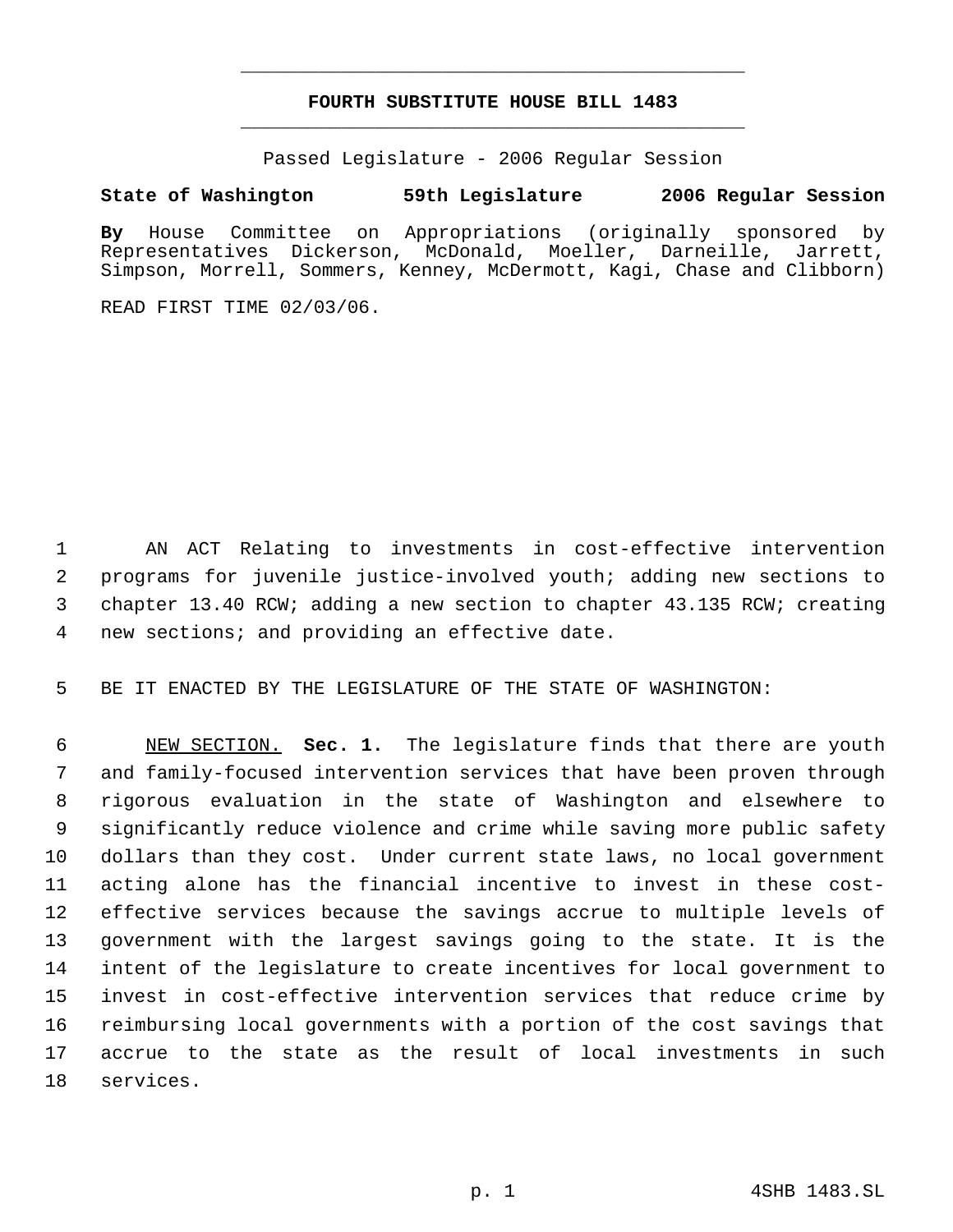NEW SECTION. **Sec. 2.** A new section is added to chapter 13.40 RCW to read as follows:

 (1) The department of social and health services juvenile rehabilitation administration shall establish a reinvesting in youth program that awards grants to counties for implementing research-based early intervention services that target juvenile justice-involved youth and reduce crime, subject to the availability of amounts appropriated for this specific purpose.

 (2) Effective July 1, 2007, any county or group of counties may apply for participation in the reinvesting in youth program.

 (3) Counties that participate in the reinvesting in youth program shall have a portion of their costs of serving youth through the research-based intervention service models paid for with moneys from the reinvesting in youth account established pursuant to section 4 of this act.

 (4) The department of social and health services juvenile rehabilitation administration shall review county applications for funding through the reinvesting in youth program and shall select the counties that will be awarded grants with funds appropriated to implement this program. The department, in consultation with the Washington state institute for public policy, shall develop guidelines to determine which counties will be awarded funding in accordance with the reinvesting in youth program. At a minimum, counties must meet the following criteria in order to participate in the reinvesting in youth program:

 (a) Counties must match state moneys awarded for research-based early intervention services with nonstate resources that are at least proportional to the expected local government share of state and local government cost avoidance that would result from the implementation of such services;

 (b) Counties must demonstrate that state funds allocated pursuant to this section are used only for the intervention service models authorized pursuant to section 3 of this act;

 (c) Counties must participate fully in the state quality assurance program established in section 6 of this act to ensure fidelity of program implementation. If no state quality assurance program is in effect for a particular selected research-based service, the county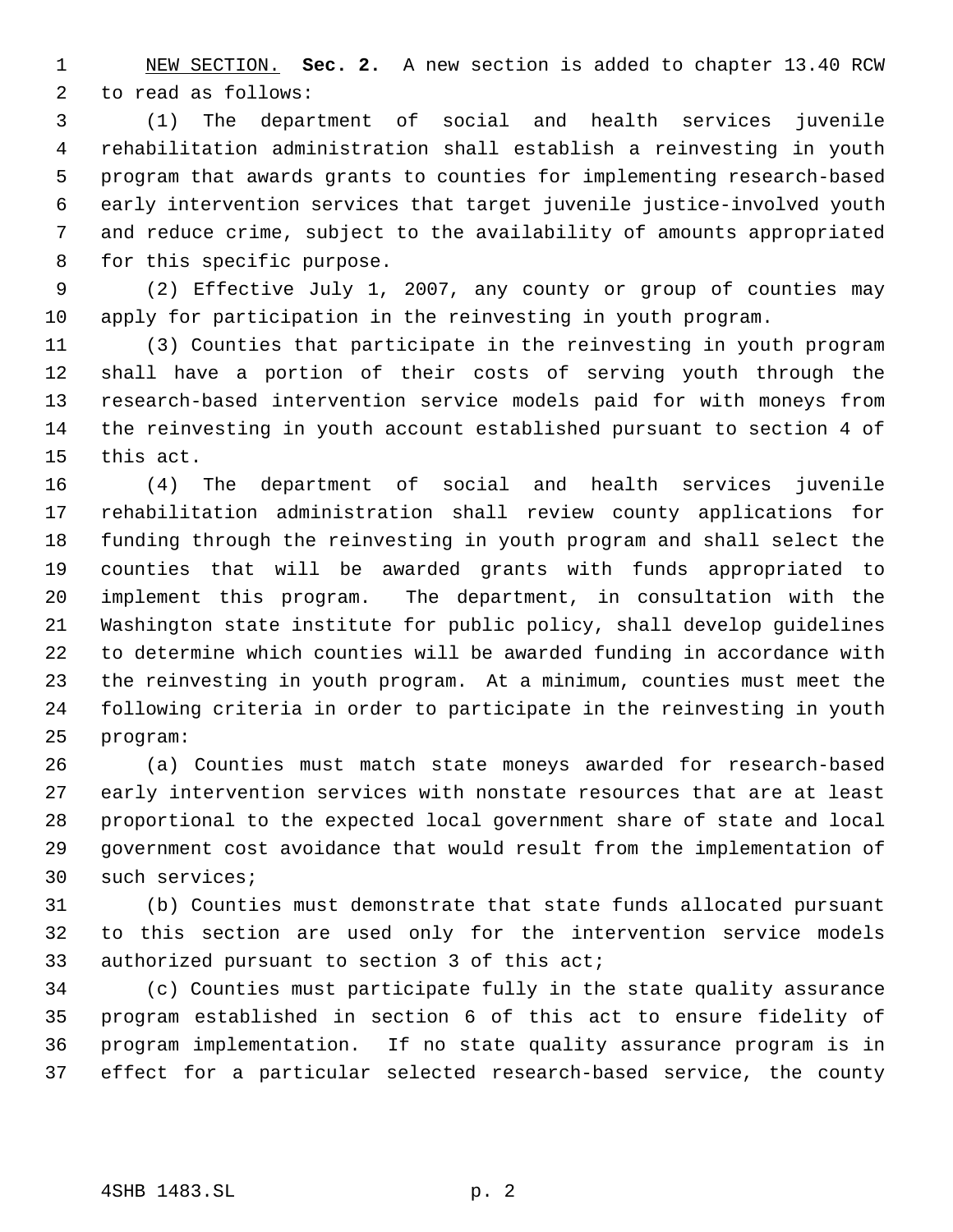must submit a quality assurance plan for state approval with its grant application. Failure to demonstrate continuing compliance with quality assurance plans shall be grounds for termination of state funding; and (d) Counties that submit joint applications must submit for approval by the department of social and health services juvenile rehabilitation administration multicounty plans for efficient program delivery.

 (5) The department of social and health services juvenile rehabilitation administration shall convene a technical advisory committee comprised of representatives from the house of representatives, the senate, the governor's office of financial management, the department of social and health services juvenile rehabilitation administration, the family policy council, the juvenile court administrator's association, and the Washington association of counties to assist in the implementation of this act.

 NEW SECTION. **Sec. 3.** A new section is added to chapter 13.40 RCW to read as follows:

 (1)(a) In order to receive funding through the reinvesting in youth program established pursuant to section 2 of this act, intervention service models must meet the following minimum criteria:

 (i) There must be scientific evidence from at least one rigorous evaluation study of the specific service model that measures recidivism reduction;

 (ii) There must be evidence that the specific service model's results can be replicated outside of an academic research environment; (iii) The evaluation or evaluations of the service model must permit dollar cost estimates of both benefits and costs so that the benefit-cost ratio of the model can be calculated; and

 (iv) The public taxpayer benefits to all levels of state and local government must exceed the service model costs.

 (b) In calendar year 2006, for use beginning in fiscal year 2008, the Washington state institute for public policy shall publish a list of service models that are eligible for reimbursement through the investing in youth program. As authorized by the board of the institute and to the extent necessary to respond to new research and information, the institute shall periodically update the list of service models. The institute shall use the technical advisory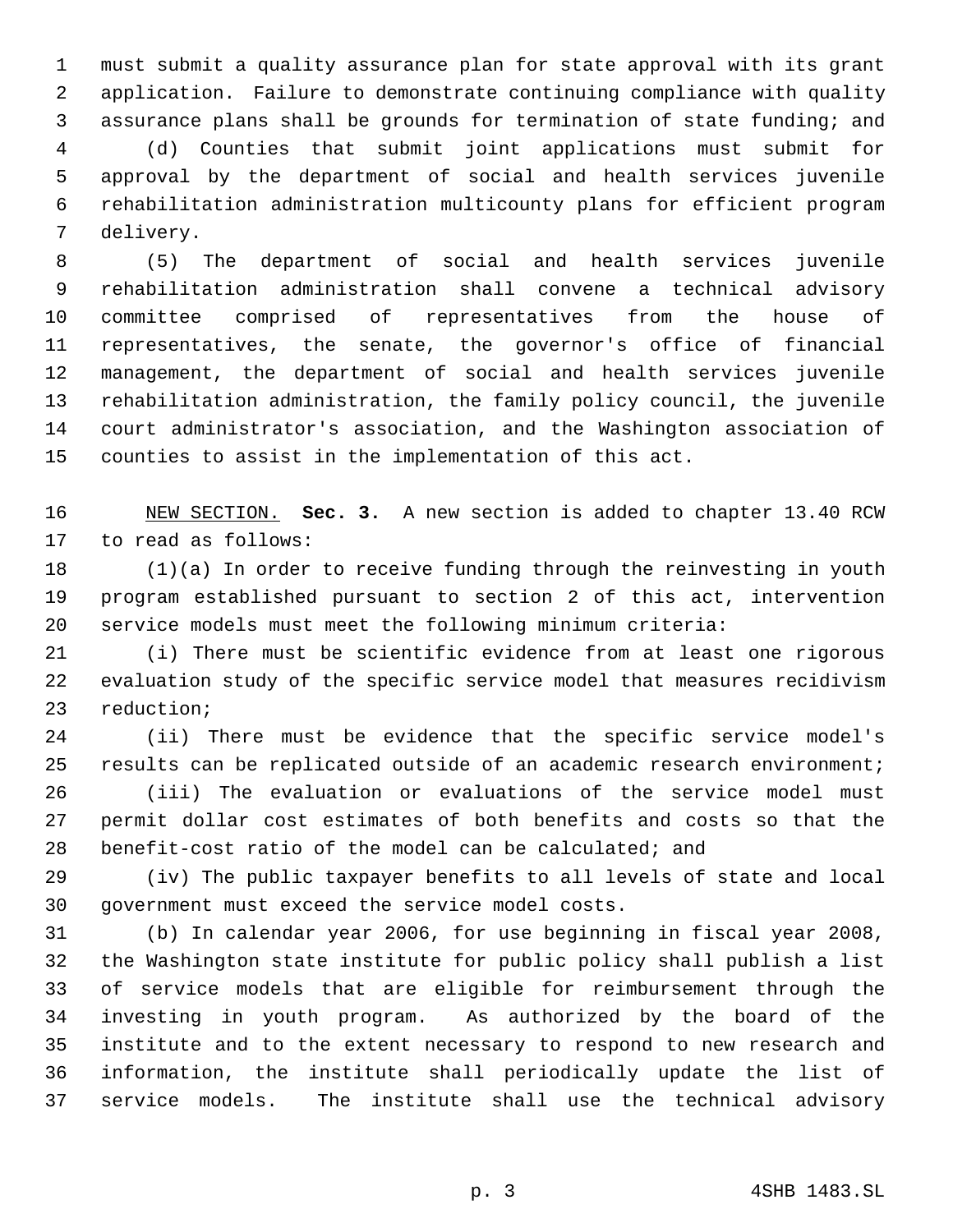committee established in section 2(5) of this act to review and provide comments on the list of service models that are eligible for reimbursement.

 (2) In calendar year 2006, for use beginning in fiscal year 2008, the Washington state institute for public policy shall review and update the methodology for calculating cost savings resulting from implementation of this program. As authorized by the board of the institute and to the extent necessary to respond to new research and information, the institute shall periodically further review and update the methodology. As authorized by the board of the institute, when the institute reviews and updates the methodology for calculating cost savings, the institute shall provide an estimate of savings and avoided costs resulting from this program, along with a projection of future savings and avoided costs, to the appropriate committees of the legislature. The institute shall use the technical advisory committee established in section 2(5) of this act to review and provide comments on its methodology and cost calculations.

 (3) In calendar year 2006, for use beginning in fiscal year 2008, the department of social and health services' juvenile rehabilitation administration shall establish a distribution formula to provide funding to local governments that implement research-based intervention services pursuant to this program. The department shall periodically update the distribution formula. The distribution formula shall require that the state allocation to local governments be proportional to the expected state government share of state and local government cost avoidance that would result from the implementation of such services based on the methodology maintained by the Washington state institute for public policy pursuant to subsection (2) of this section. The department shall use the technical advisory committee established in section 2(5) of this act to review and provide comments on its proposed distribution formula.

 (4) The department of social and health services juvenile rehabilitation administration shall provide a report to the legislature on the initial cost savings calculation methodology and distribution formula by October 1, 2006.

 NEW SECTION. **Sec. 4.** A new section is added to chapter 13.40 RCW to read as follows: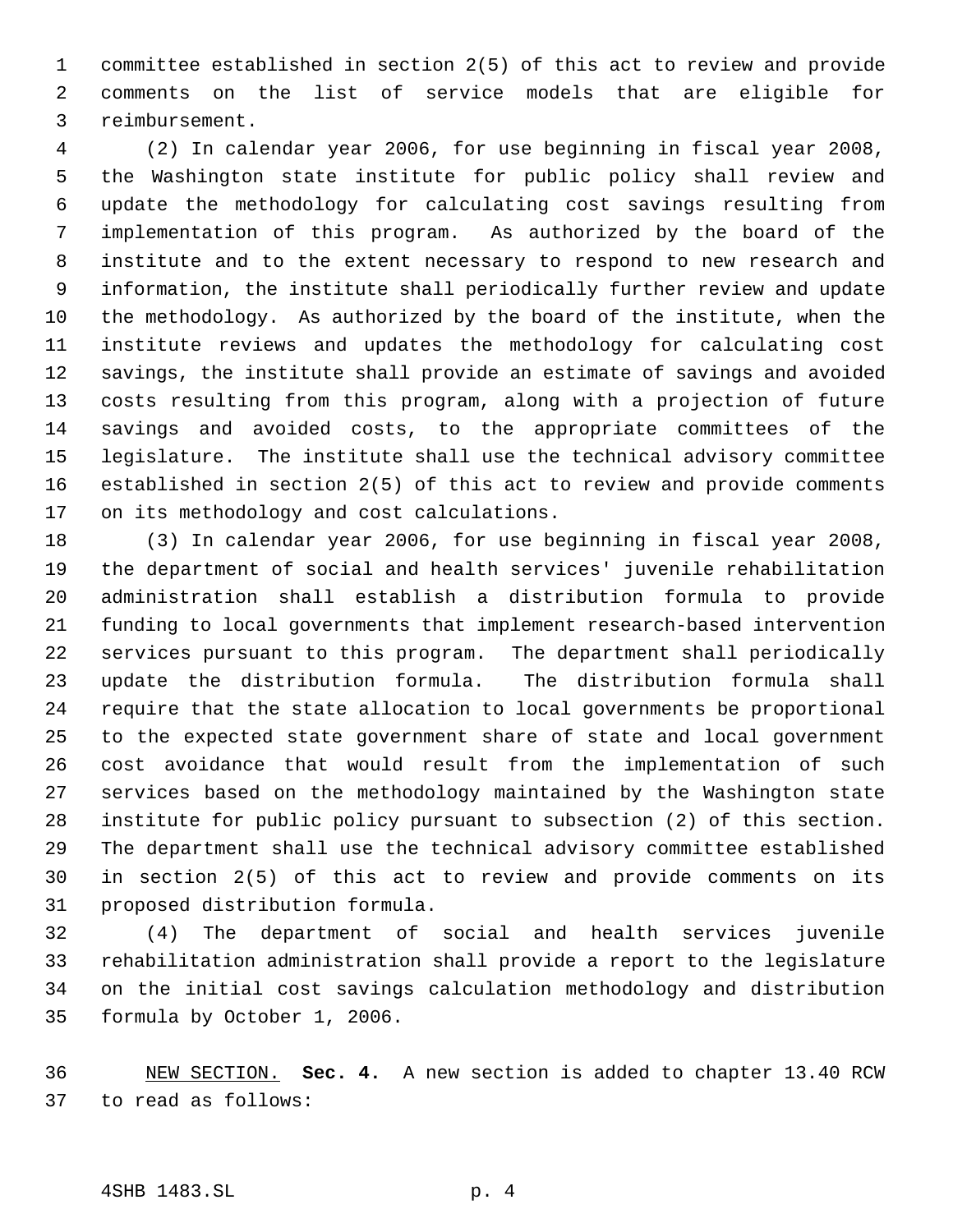(1) The reinvesting in youth account is created in the state treasury. Moneys in the account shall be spent only after appropriation. Expenditures from the account may be used to reimburse local governments for the implementation of the reinvesting in youth program established in sections 2 and 3 of this act.

 (2) Revenues to the reinvesting in youth account consist of revenues appropriated to or deposited in the account.

 (3) The department of social and health services juvenile rehabilitation administration shall review and monitor the expenditures made by any county or group of counties that is funded, in whole or in part, with funds provided through the reinvesting in youth account. Counties shall repay any funds that are not spent in accordance with sections 2 and 3 of this act.

 NEW SECTION. **Sec. 5.** A new section is added to chapter 43.135 RCW to read as follows: RCW 43.135.035(4) does not apply to the transfers established in

section 4 of this act.

 NEW SECTION. **Sec. 6.** A new section is added to chapter 13.40 RCW to read as follows:

 The department of social and health services juvenile rehabilitation administration shall establish a state quality assurance program. The juvenile rehabilitation administration shall monitor the implementation of intervention services funded pursuant to section 4 of this act and shall evaluate adherence to service model design and service completion rate.

 NEW SECTION. **Sec. 7.** If specific funding for the purposes of this act, referencing this act by bill or chapter number, is not provided by June 30, 2007, in the omnibus appropriations act, this act is null and void.

 NEW SECTION. **Sec. 8.** Nothing in this act creates an entitlement for a county or group of counties to receive funding under the program in sections 2 and 3 of this act.